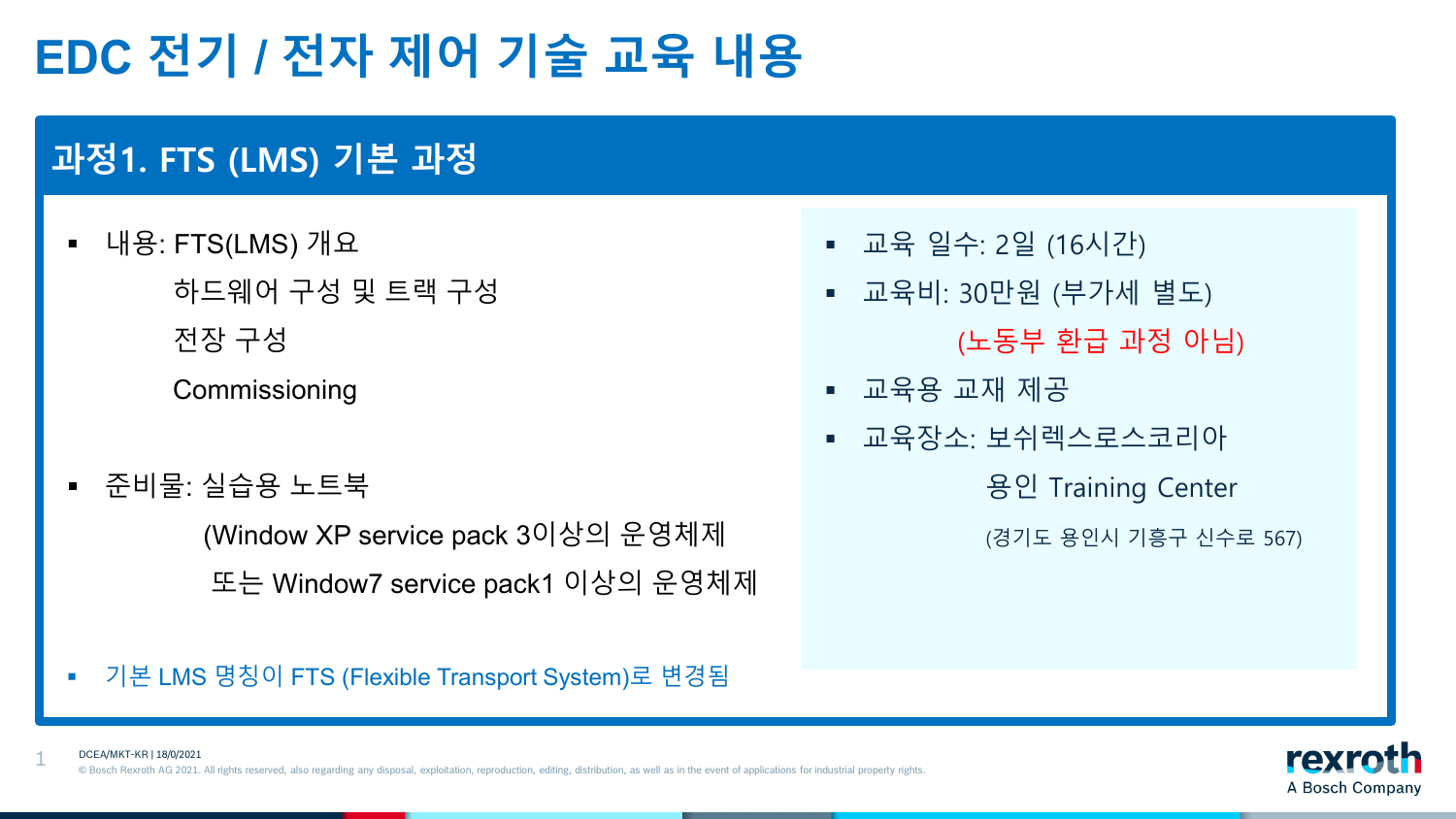# **EDC 전기 / 전자 제어 기술 교육 내용**

#### **과정2. IndraDrive & MLD기본 과정**

■ 내용: 서보 드라이브 기본 지식

IndraDrive 파라미터 구성

IndraDrive Firmware 구성 및 기능

MLD Commissioning

PLC Programming 및 라이브러리 구성 프로젝트 파일 백업 절차

준비물: 실습용 노트북

(Window XP service pack 3이상의 운영체제 또는 Window7 service pack1 이상의 운영체제

- 교육 일수: 3일 (24시간)
- 교육비: 30만원 (부가세 별도)

(노동부 환급 과정 아님)

- 교육용 교재 제공
- 교육장소: 보쉬렉스로스코리아

용인 Training Center

(경기도 용인시 기흥구 신수로 567)



2